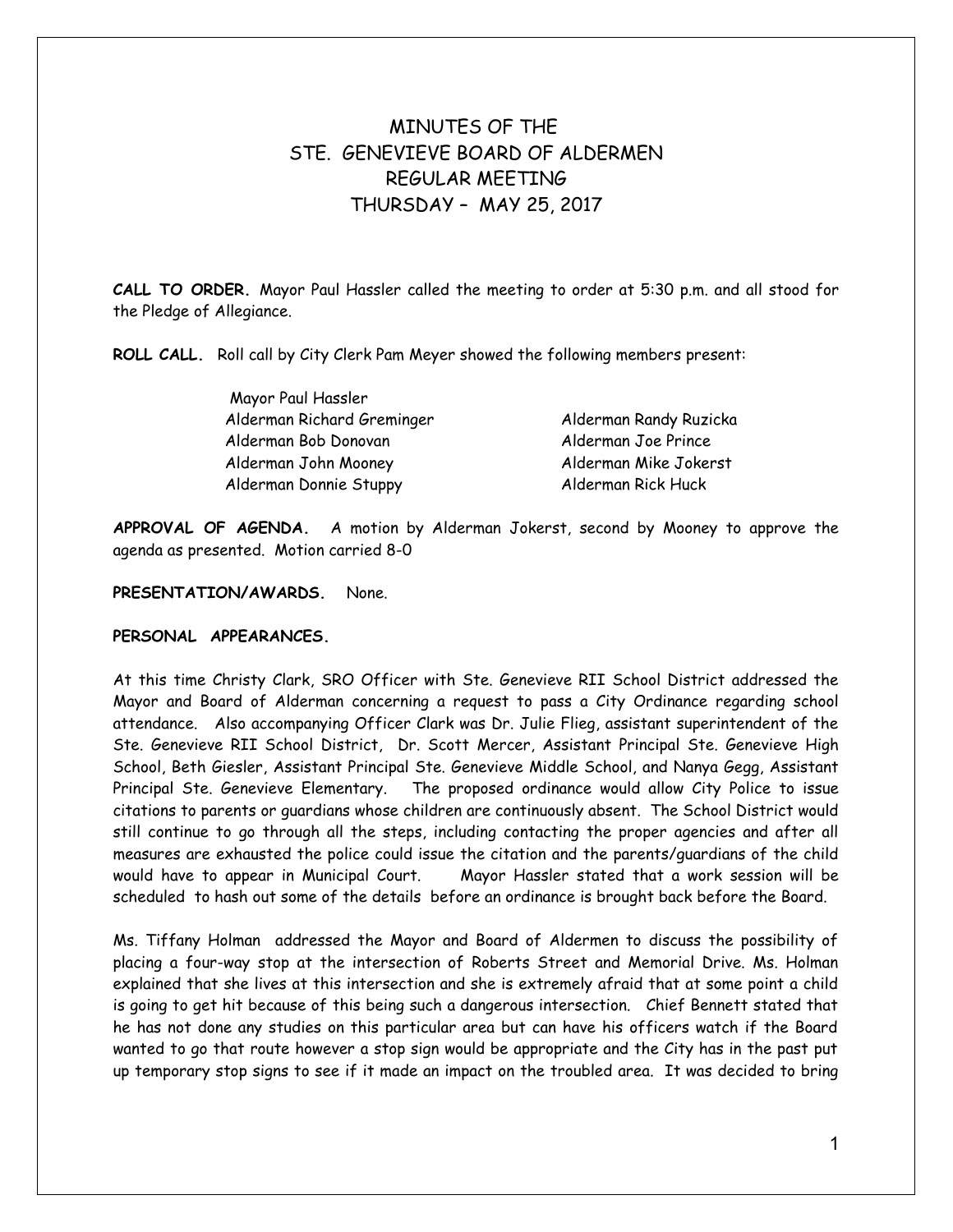an ordinance back at the next meeting for Board approval for the placement of a four way stop at this location.

**CITY ADMINISTRATORS REPORT.** (See Attached Report)

## **STAFF REPORTS**

Steve Wilson - Alliance Water Resources (See Attached Report)

Eric Bennett - Police Chief (See Attached Report)

Sandra Cabot - Tourism Director (See Attached Report)

**COMMITTEE REPORTS.** Mayor Hassler read an e-mail he received from Mr. Jack Koetting, Executive Secretary of the Foundation for Restoration thanking and complimenting the City work crew for the way in which they are maintaining the Memorial Cemetery grounds. He stated that the Cemetery hasn't looked this good in a very long time. Mr. Koetting also wanted the City to be aware that they will be starting the next phase in the cemetery restoration plan.

**PUBLIC COMMENTS.** None.

## **CONSENT AGENDA**

**Minutes – Board of Aldermen – Regular Meeting – May 11, 2017.** A motion by Alderman Ruzicka, second by Alderman Prince to approve the Minutes of the Ste. Genevieve Board of Aldermen Regular Meeting of May 11, 2017. Motion carried 8-0.

**Minutes – Board of Alderman – Closed Session – May 11, 2017.** A motion by Alderman Prince, second by Alderman Ruzicka to approve the minutes of the Ste. Genevieve Board of Aldermen Closed Session of May 11, 2017. Motion carried 8-0.

**Treasurer's Report – April, 2017.** A motion by Alderman Jokerst, second by Alderman Prince to approve the April 2017 Treasurer's Report. Motion carried 8-0.

**RESOLUTION 2017 – 15. A RESOLUTION AUTHORIZING THE MAYOR TO ENTER INTO AN AGREEMENT WITH THE ORGANIZED CRIME DRUG ENFORCEMENT TASK FORCES AND THE STE. GENEVIEVE POLICE DEPARTMENT.** A motion by Alderman Prince, second by Alderman Stuppy to table till the next meeting of June 8, 2017. Motion carried 8-0.

**RESOLUTION 2017-16. A RESOLUTION RE-APPOINTING THOMAS HOOPER TO THE STE. GENEVIEVE TOURISM TAX COMMISSION.** A motion by Alderman Jokerst, second by Alderman Greminger to approve the re-appointment of Thomas Hooper to the Ste. Genevieve Tourism Tax Commission. Motion carried 8-0.

**RESOLUTION 2017 – 17. A RESOLUTION RE-APPOINTING KELLY FALLERT TO THE STE. GENEVIEVE TOURISM ADVISORY COUNCIL.** A motion by Alderman Prince, second by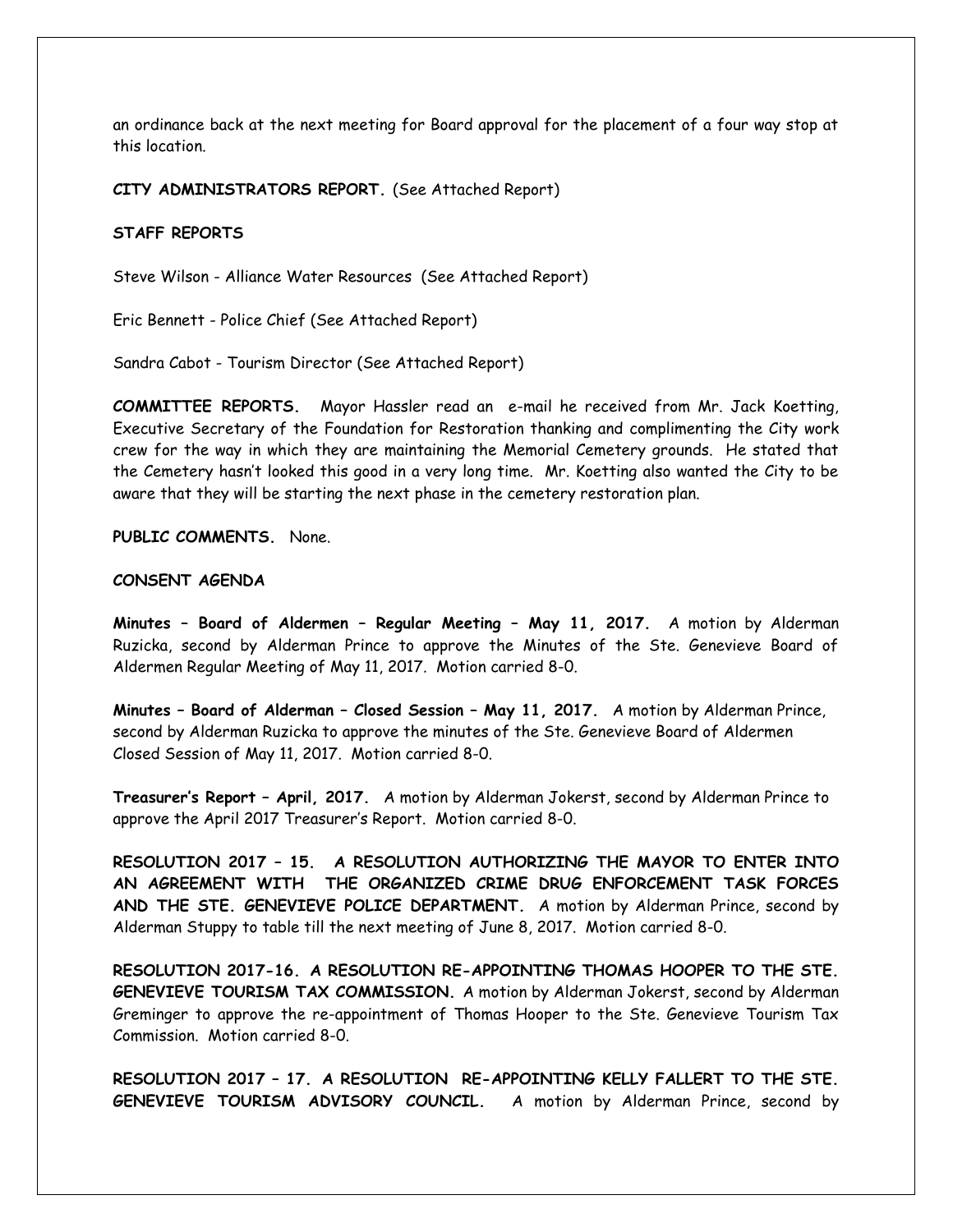Alderman Ruzicka to reappoint Kelly Fallert to the Ste. Genevieve Tourism Advisory Council. Motion carried 8-0.

**RESOLUTION 2017 – 18. A RESOLUTION RE-APPOINTING SARA MENARD TO THE STE. GENEVIEVE TOURISM ADVISORY COUNCIL.** A motion by Alderman Jokerst, second by Alderman Stuppy to re-appoint Sara Mendard to the Ste. Genevieve Tourism Advisory Council Motion carried 8-0.

**RESOLUTION 2017-19. A RESOLUTION APPOINTING GARY SMITH TO THE STE. GENEVIEVE COMMUNITY ACCESS CABLE BOARD.** A motion by Alderman Mooney, second by Alderman Ruzicka to approve the appointment of Gary Smith to the Ste. Genevieve Community Access Cable Board. Motion carried 8-0.

**OLD BUSINESS.** None.

#### **NEW BUSINESS.**

**BILL NO. 4158. AN ORDINANCE AMENDING CHAPTER 110, MAYOR & BOARD OF ALDERMEN, ARTICLE II; BOARD OF ALDERMEN MEETINGS, SECTION 110.170 DATES FOR MEETINGS OF THE BOARD OF ALDERMEN OF THE STE. GENEVIEVE MUNICIPAL CODE. 1ST READING.** A motion by Alderman Stuppy, second by Alderman Prince, Bill No. 4158 was placed on its first reading, read by title only, considered and passed with a 8-0 vote of the Board of Aldermen. A motion by Alderman Stuppy, second by Alderman Jokerst to proceed with the second and final reading of Bill No. 4158. Motion carried 8-0. A motion by Alderman Stuppy, second by Alderman Prince, Bill No. 4158 was placed on its second and final reading, read by title only, considered and passed by a roll call vote as follows: Ayes: Alderman Donald Stuppy Alderman Joe Prince, Alderman Bob Donovan, Alderman Randy Ruzicka, Alderman Richard Huck. Alderman Mike Jokerst , Alderman Dick Greminger and Alderman John Mooney Nays: None Motion carried 8-0. Thereupon Bill No. 4158 was declared Ordinance No. 4094 signed by the Mayor and attested by the City Clerk.

## **OTHER BUSINESS.**

Temporary Liquor License - Ste. Genevieve Lions Club is requesting a temporary liquor license for Jour De Fete, Saturday August 12<sup>th</sup> & Sunday August 13<sup>th</sup> and Sunday, August 20<sup>th</sup> for the Solar Eclipse Event. Both events will be held at the Lion's Club Park, 101 Market Street. A motion by Alderman Prince, second by Alderman Ruzicka to approve the Ste. Genevieve Lion's Clubs request for both temporary liquor licenses. Motion carried 8-0.

Temporary Liquor License – Ste. Genevieve Knights of Columbus Council #1037 is requesting a temporary liquor license for Jour De Fete, Saturday, August 12 & Sunday, August 13 for 59 S. Main Street. A motion by Alderman Prince, second by Alderman Donovan to approve the Ste. Gen. K.C.'s request for a temporary liquor license. Motion carried 8-0.

**MAYOR/BOARD OF ALDERMEN COMMUNICATION.** Mayor Hassler stated that he will not be in attendance at the next Board of Aldermen meeting due to attending an elected officials training